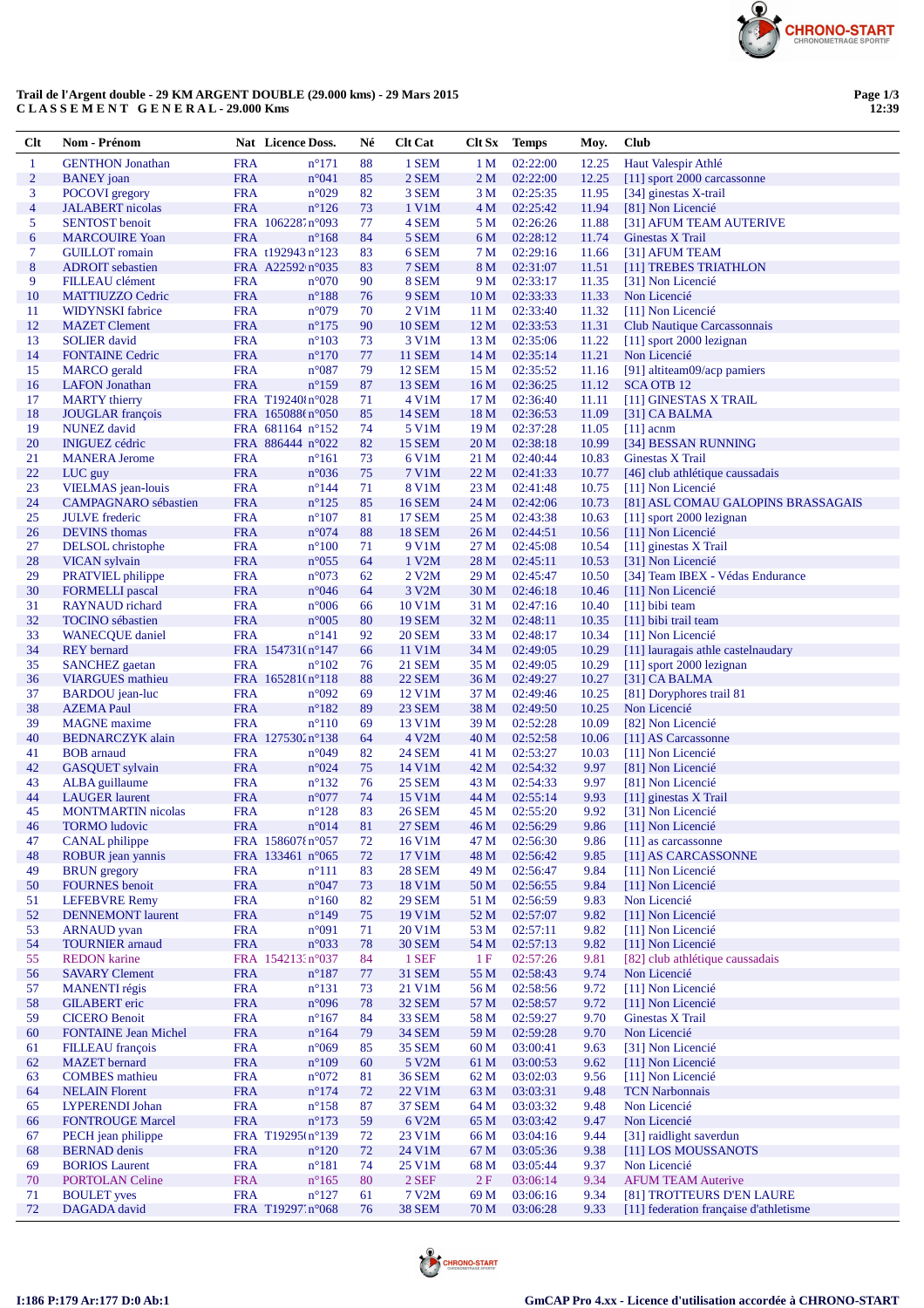

## Trail de l'Argent double - 29 KM ARGENT DOUBLE (29.000 kms) - 29 Mars 2015 CLASSEMENT GENERAL-29.000 Kms

| $Cl$ t     | Nom - Prénom                                   |                          | Nat Licence Doss.                 | Né       | <b>Clt Cat</b>      | Clt Sx           | <b>Temps</b>         | Moy.         | <b>Club</b>                                                    |
|------------|------------------------------------------------|--------------------------|-----------------------------------|----------|---------------------|------------------|----------------------|--------------|----------------------------------------------------------------|
| 73         | <b>CORLAY</b> thierry                          | <b>FRA</b>               | $n^{\circ}$ 134                   | 66       | 26 V1M              | 71 M             | 03:07:42             | 9.27         | [31] Non Licencié                                              |
| 74         | <b>BLOT</b> david                              | <b>FRA</b>               | $n^{\circ}101$                    | 66       | 27 V1M              | 72 M             | 03:09:20             | 9.19         | [11] sport 2000 lezignan                                       |
| 75         | ROUGEYRES alain                                | <b>FRA</b>               | $n^{\circ}038$                    | 64       | 8 V2M               | 73 M             | 03:09:28             | 9.18         | [82] CLUB ATHLETIQUE CAUSSADAIS                                |
| 76         | <b>SALVY</b> olivier                           | <b>FRA</b>               | $n^{\circ}026$                    | 71       | 28 V1M              | 74 M             | 03:09:42             | 9.17         | [11] Non Licencié                                              |
| 77         | <b>ESPEROU</b> lionel                          | <b>FRA</b>               | $n^{\circ}064$                    | 87       | <b>39 SEM</b>       | 75 M             | 03:10:05             | 9.15         | [34] Non Licencié                                              |
| 78         | <b>LAJUS Didier</b>                            | <b>FRA</b>               | $n^{\circ}177$                    | 65       | 9 V <sub>2</sub> M  | 76 M             | 03:10:15             | 9.15         | Non Licencié                                                   |
| 79         | <b>LANQUETIN</b> eric marc                     |                          | FRA 146834tn°021                  | 64       | 10 V2M              | 77 M             | 03:10:22             | 9.14         | [11] Non Licencié                                              |
| 80         | <b>BAÏSSE</b> patrick                          | <b>FRA</b>               | $n^{\circ}067$                    | 67       | 29 V1M              | 78 M             | 03:10:35             | 9.13         | [81] Non Licencié                                              |
| 81         | <b>DUBOURDIEU</b> david                        | <b>FRA</b>               | $n^{\circ}145$                    | 74       | 30 V1M              | 79 M             | 03:10:43             | 9.12         | [11] Non Licencié                                              |
| 82         | SILOBRE jérémy                                 | <b>FRA</b>               | $n^{\circ}040$                    | 87       | <b>40 SEM</b>       | 80 M             | 03:10:55             | 9.11         | [31] Non Licencié                                              |
| 83         | <b>VILA</b> sebastien                          | <b>FRA</b>               | $n^{\circ}063$                    | 79       | 41 SEM              | 81 M             | 03:10:55             | 9.11         | [11] Non Licencié                                              |
| 84         | DAUCE pierre                                   | <b>FRA</b>               | $n^{\circ}048$                    | 54       | 1 V3M               | 82 M             | 03:11:04             | 9.11         | [11] TABACSTOPSOLUTIONS                                        |
| 85         | <b>CHARRIER</b> rodolphe                       | <b>FRA</b>               | n°007                             | 71       | 31 V1M              | 83 M             | 03:11:11             | 9.10         | [31] Non Licencié                                              |
| 86         | CALS roger                                     |                          | FRA 1641612n°044                  | 57       | 11 V2M              | 84 M             | 03:12:17             | 9.05         | [34] CAROUX-X-TRAIL                                            |
| 87         | <b>PAYEN</b> nicolas                           | <b>FRA</b>               | $n^{\circ}129$                    | 85       | 42 SEM              | 85 M             | 03:12:21             | 9.05         | [31] Non Licencié                                              |
| 88         | <b>BUTEL</b> frédéric                          | <b>FRA</b>               | $n^{\circ}015$                    | 81       | 43 SEM              | 86 M             | 03:14:09             | 8.96         | [31] Non Licencié                                              |
| 89         | <b>DURAND</b> rene                             | <b>FRA</b>               | $n^{\circ}062$                    | 51       | $2$ V $3M$          | 87 M             | 03:14:37             | 8.94         | [11] Non Licencié                                              |
| 90         | <b>AYME</b> olivier                            | <b>FRA</b>               | n°019                             | 69       | 32 V1M              | 88 M             | 03:14:39             | 8.94         | [34] Non Licencié                                              |
| 91         | <b>PECH</b> alexis                             | <b>FRA</b>               | $n^{\circ}119$                    | 80       | 44 SEM              | 89 M             | 03:15:17             | 8.91         | [11] Non Licencié                                              |
| 92         | <b>MARTINEZ Jonathan</b>                       | <b>FRA</b>               | $n^{\circ}176$                    | 79       | 45 SEM              | 90 M             | 03:15:37             | 8.90         | Non Licencié                                                   |
| 93         | <b>COURREGE</b> marjolaine                     |                          | FRA A21911 n°001                  | 81       | 3 SEF               | 3 F              | 03:16:33             | 8.85         | [11] Sport 2000 Carcassonne TCC                                |
| 94         | <b>CONTE Cedric</b>                            | <b>FRA</b>               | $n^{\circ}156$                    | 89       | <b>46 SEM</b>       | 91 M             | 03:16:57             | 8.84         | <b>Vedas Endurance</b>                                         |
| 95         | <b>GENIN</b> christophe                        | <b>FRA</b>               | n°082                             | 66       | 33 V1M              | 92 M             | 03:17:11             | 8.82         | [31] Non Licencié                                              |
| 96         | <b>FRATICOLA</b> daniel                        |                          | FRA 1551914n°086                  | 67       | 34 V1M              | 93 M             | 03:17:12             | 8.82         | [11] Gruissan Sport Evenement                                  |
| 97         | <b>LENORMAND</b> yves                          | <b>FRA</b>               | $n^{\circ}105$                    | 68       | 35 V1M              | 94 M             | 03:17:20             | 8.82         | [34] Non Licencié                                              |
| 98         | <b>MARTI</b> martine                           |                          | FRA 171390 n°104                  | 66       | 1 V1F               | 4F               | 03:17:20             | 8.82         | [34] M.A.R.C                                                   |
| 99         | <b>NENCI David</b>                             | <b>FRA</b><br><b>FRA</b> | $n^{\circ}180$                    | 70<br>77 | 36 V1M              | 95 M             | 03:18:25             | 8.77         | CSA 3eme RPIMA                                                 |
| 100        | <b>ALCON</b> eric                              | <b>FRA</b>               | $n^{\circ}018$<br>$n^{\circ}$ 148 |          | 47 SEM<br>37 V1M    | 96 M             | 03:18:26             | 8.77         | [34] bessan running                                            |
| 101<br>102 | <b>BRIERE</b> mathieu                          |                          | FRA A22174 n°130                  | 70       | 38 V1M              | 97 M<br>98 M     | 03:18:31             | 8.77         | [31] Non Licencié                                              |
| 103        | <b>VACHELARD</b> bruno<br><b>HAYTE</b> sylvain |                          | FRA 169277: n°071                 | 67<br>78 | <b>48 SEM</b>       | 99 M             | 03:18:40<br>03:19:12 | 8.76<br>8.74 | [11] Castelnaudary Triathlon Club<br>[11] ASEC CAUX ET SAUZENS |
| 104        | <b>GOUPIL</b> laurent                          | <b>FRA</b>               | $n^{\circ}025$                    | 69       | 39 V1M              | 100 <sub>M</sub> | 03:19:58             | 8.70         | [31] Non Licencié                                              |
| 105        | <b>ROUBY Christophe</b>                        | <b>FRA</b>               | $n^{\circ}155$                    | 76       | <b>49 SEM</b>       | 101 M            | 03:20:02             | 8.70         | Lacets Défaits                                                 |
| 106        | DAUNAS cedric                                  | <b>FRA</b>               | $n^{\circ}143$                    | 81       | <b>50 SEM</b>       | 102 M            | 03:20:23             | 8.68         | [31] Non Licencié                                              |
| 107        | <b>MILLER</b> rodolphita                       | <b>FRA</b>               | n°023                             | 73       | 2 V1F               | 5F               | 03:20:42             | 8.67         | [11] Non Licencié                                              |
| 108        | SANTOUL jean-louis                             | <b>FRA</b>               | n°099                             | 65       | 12 V <sub>2</sub> M | 103 M            | 03:20:48             | 8.67         | $[11]$ BIBI TEAM                                               |
| 109        | <b>MARTY</b> david                             | <b>FRA</b>               | $n^{\circ}153$                    | 72       | 40 V1M              | 104 <sub>M</sub> | 03:22:19             | 8.60         | [11] Non Licencié                                              |
| 110        | COTS cyril                                     | <b>FRA</b>               | $n^{\circ}151$                    | 85       | <b>51 SEM</b>       | 105 <sub>M</sub> | 03:23:01             | 8.57         | [11] Non Licencié                                              |
| 111        | <b>BELGRAND</b> jean-charles                   | <b>FRA</b>               | $n^{\circ}009$                    | 62       | 13 V2M              | 106 <sub>M</sub> | 03:24:31             | 8.51         | [31] Non Licencié                                              |
| 112        | <b>GUYOT</b> matthieu                          | <b>FRA</b>               | n°043                             | 78       | 52 SEM              | 107 <sub>M</sub> | 03:24:50             | 8.49         | [31] Non Licencié                                              |
| 113        | <b>VABRE</b> christian                         | <b>FRA</b>               | $n^{\circ}116$                    | 57       | 14 V2M              | 108 M            | 03:25:22             | 8.47         | [31] Amicale Sportive Spie Communications                      |
| 114        | DIVEUX thierry                                 | <b>FRA</b>               | $n^{\circ}053$                    | 72       | 41 V1M              | 109 <sub>M</sub> | 03:26:15             | 8.44         | [34] Non Licencié                                              |
| 115        | <b>NUCCI</b> bastian                           | <b>FRA</b>               | $n^{\circ}059$                    | 82       | 53 SEM              | 110 <sub>M</sub> | 03:26:27             | 8.43         | [11] Non Licencié                                              |
| 116        | <b>VALLS Claude</b>                            | <b>FRA</b>               | $n^{\circ}186$                    | 58       | 15 V2M              | 111 M            | 03:27:09             | 8.40         | <b>PASS RUNNING</b>                                            |
| 117        | <b>AVILES</b> eric                             | <b>FRA</b>               | $n^{\circ}124$                    | 71       | 42 V1M              | 112M             | 03:27:10             | 8.40         | [81] Non Licencié                                              |
| 118        | <b>RICARD</b> laurent                          |                          | FRA T19267(n°045                  | 83       | <b>54 SEM</b>       | 113 M            | 03:27:25             | 8.39         | [31] jogging club borderouge                                   |
| 119        | PAPINESCHI jean                                | <b>FRA</b>               | $n^{\circ}061$                    | 75       | 43 V1M              | 114 M            | 03:27:49             | 8.37         | [11] Non Licencié                                              |
| 120        | <b>MANGOTE</b> jerome                          | <b>FRA</b>               | $n^{\circ}020$                    | 75       | 44 V1M              | 115 M            | 03:27:53             | 8.37         | [11] Non Licencié                                              |
| 121        | <b>DEROULHAC Laurent</b>                       | <b>FRA</b>               | $n^{\circ}185$                    | 69       | 45 V1M              | 116M             | 03:27:58             | 8.37         | <b>BIBI TEAM</b>                                               |
| 122        | <b>BLANDIN</b> laurent                         | <b>FRA</b>               | $n^{\circ}$ 142                   | 76       | <b>55 SEM</b>       | 117 <sub>M</sub> | 03:28:11             | 8.36         | [31] Non Licencié                                              |
| 123        | <b>MIROUZE</b> david                           | <b>FRA</b>               | $n^{\circ}140$                    | 76       | <b>56 SEM</b>       | 118 <sub>M</sub> | 03:28:11             | 8.36         | [31] Non Licencié                                              |
| 124        | <b>MAZAROTTI</b> stephanie                     | <b>FRA</b>               | n°032                             | 72       | 3 V1F               | $6 F$            | 03:29:36             | 8.30         | [11] trailleurs d'oc                                           |
| 125        | DEVILLE philippe                               | <b>FRA</b>               | n°030                             | 74       | 46 V1M              | 119 <sub>M</sub> | 03:29:36             | 8.30         | [74] Non Licencié                                              |
| 126        | <b>MAZAROTTI</b> jean-louis                    | <b>FRA</b>               | n°031                             | 70       | 47 V1M              | 120 <sub>M</sub> | 03:29:36             | 8.30         | [11] trailleurs d'oc                                           |
| 127        | POUJADE max                                    | <b>FRA</b>               | $n^{\circ}098$                    | 74       | 48 V1M              | 121 M            | 03:30:25             | 8.27         | [34] TEAM TND                                                  |
| 128        | <b>DALIZA</b> fred                             |                          | FRA 1738314n°054                  | 78       | <b>57 SEM</b>       | 122 M            | 03:30:51             | 8.25         | [11] as carcassonne                                            |
| 129        | <b>LUCHIER</b> fabrice                         |                          | FRA 162897. n°117                 | 73       | 49 V1M              | 123M             | 03:31:37             | 8.22         | $[11]$ running                                                 |
| 130        | <b>CHAN-SHUN</b> carine                        | <b>FRA</b>               | $n^{\circ}058$                    | 87       | 4 SEF               | 7F               | 03:31:57             | 8.21         | [11] Non Licencié                                              |
| 131        | <b>RAYNAUD</b> valerie                         |                          | FRA T190224 n°016                 | 65       | 1 V <sub>2F</sub>   | 8F               | 03:32:29             | 8.19         | [11] Non Licencié                                              |
| 132        | <b>SLIWANSKI</b> olivier                       | <b>FRA</b>               | $n^{\circ}115$                    | 78       | <b>58 SEM</b>       | 124 M            | 03:32:29             | 8.19         | [11] Non Licencié                                              |
| 133        | <b>BROY</b> philippe                           | <b>FRA</b>               | $n^{\circ}027$                    | 70       | 50 V1M              | 125 <sub>M</sub> | 03:33:21             | 8.16         | [11] asc carcassonne                                           |
| 134        | <b>GRUET</b> laurent                           | <b>FRA</b>               | $n^{\circ}083$                    | 68       | 51 V1M              | 126 M            | 03:33:35             | 8.15         | [82] Non Licencié                                              |
| 135        | <b>COTTET</b> julien                           | <b>FRA</b>               | $n^{\circ}039$                    | 79       | <b>59 SEM</b>       | 127 <sub>M</sub> | 03:33:37             | 8.15         | [31] Non Licencié                                              |
| 136        | <b>BOUTIE</b> anne                             | <b>FRA</b>               | $n^{\circ}085$                    | 69       | 4 V1F               | 9F               | 03:34:09             | 8.13         | [11] Non Licencié                                              |
| 137        | <b>CAPITTA</b> arnold                          | <b>FRA</b>               | $n^{\circ}042$                    | 70       | 52 V1M              | 128 M            | 03:37:09             | 8.01         | [11] MAZERES COURSE PEDESTRE                                   |
| 138        | ROUSSEL olivier                                | <b>FRA</b>               | $n^{\circ}066$                    | 73       | 53 V1M              | 129 M            | 03:38:04             | 7.98         | [34] Non Licencié                                              |
| 139        | <b>LESCURE</b> franck                          |                          | FRA 1720554 n°056                 | 63       | 16 V2M              | 130 <sub>M</sub> | 03:38:37             | 7.96         | [34] bessan running                                            |
| 140        | <b>PERTIN Xavier</b>                           | <b>FRA</b>               | $n^{\circ}166$                    | 70       | 54 V1M              | 131 M            | 03:39:23             | 7.93         | Non Licencié                                                   |
| 141        | <b>HERNANDEZ</b> raymond                       | <b>FRA</b>               | n°013                             | 53       | 3 V3M               | 132 M            | 03:39:40             | 7.92         | [66] Non Licencié                                              |
| 142        | <b>VILOTTE</b> gilles                          | <b>FRA</b>               | $n^{\circ}$ 135                   | 62       | 17 V2M              | 133 M            | 03:39:54             | 7.91         | [11] Non Licencié                                              |
| 143        | <b>JERDON</b> gilles                           | <b>FRA</b>               | $n^{\circ}133$                    | 62       | 18 V <sub>2</sub> M | 134 M            | 03:41:05             | 7.87         | [11] Non Licencié                                              |
| 144        | <b>FABRY Nicolas</b>                           | <b>FRA</b>               | $n^{\circ}169$                    | 67       | 55 V1M              | 135 M            | 03:41:22             | 7.86         | <b>Team Corbières</b>                                          |